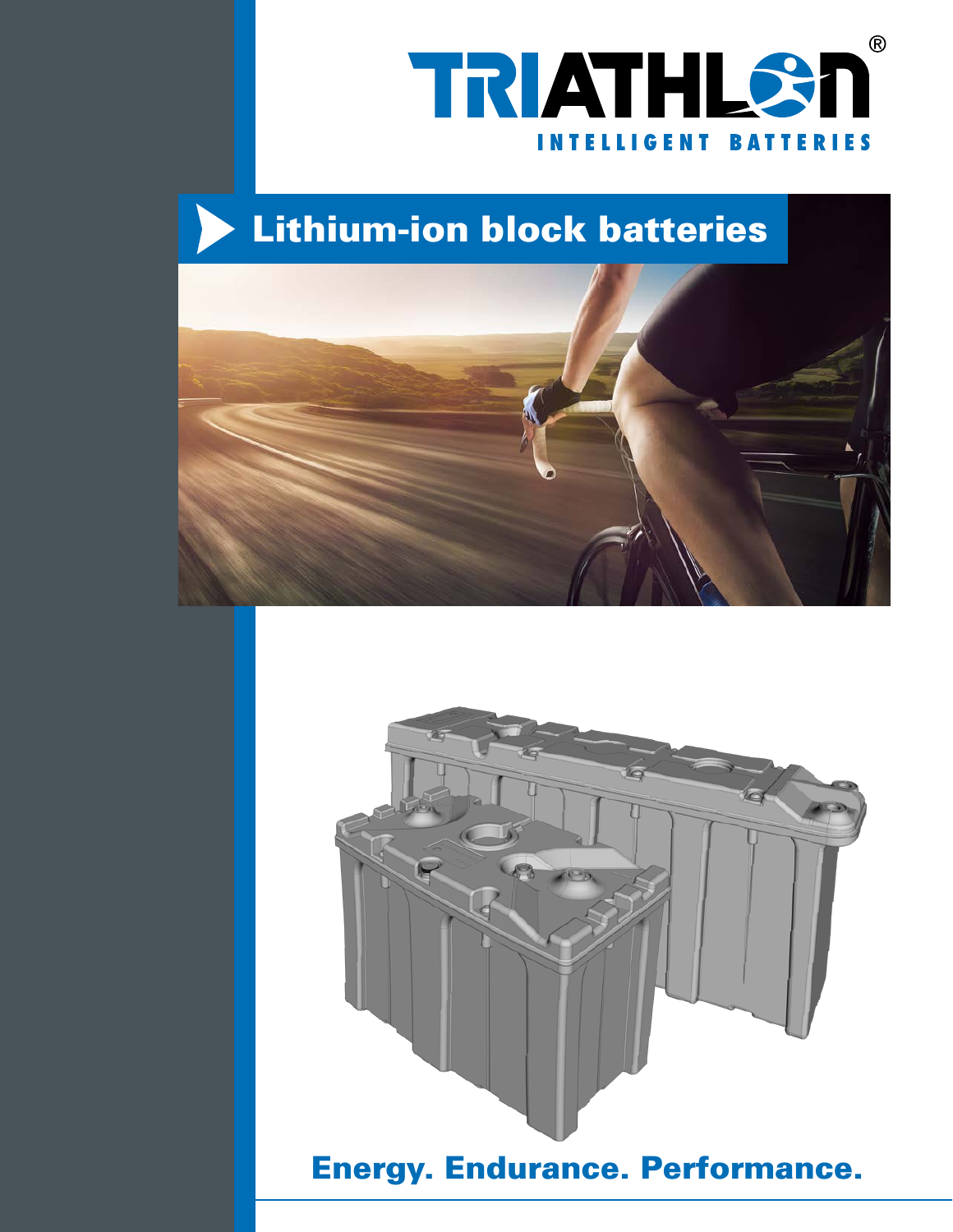## **TRIATHL<sup>®</sup> Lithium-ion block battery**



The TRIATHLON® Lithium-ion block battery TB 10508 is the ideal battery to replace lead-gel batteries in industrial trucks, lifting work platforms, cleaning machines and other electric vehicles.

The battery block can also be placed in a conventional steel trough suitable for the desired industrial truck and loaded with weights.

The ion Battery Guard 1.0 charge indicator shows the SOC of the lithium-ion block battery via light-emitting diodes and is positioned on the vehicle or in the driver's field of view.

The battery is switched on via a button on the display.

The battery can be charged with the ion lithium charger TriCOM with max. 100 A. A full charge is possible in about 1 hour.

Alternatively, charging up to max. 50 A can be performed with an HF charger and an IU characteristic curve.

Two blocks can be connected in parallel in master-slave mode to increase performance.

This provides 25.6 V / 210 Ah / 5.4 kWh. The discharge and charge currents are doubled accordingly.

### SYSTEM CHARACTERISTICS

- Absolutely gassing and maintenance-free
- Intermediate and fast charging capability
- Intrinsically safe due to intelligent BMS
- ▶ Options:
	- Convenient charging socket

 Battery with integrated on-board charger Vehicle CAN interface

Use of the vehicle's own on-board charger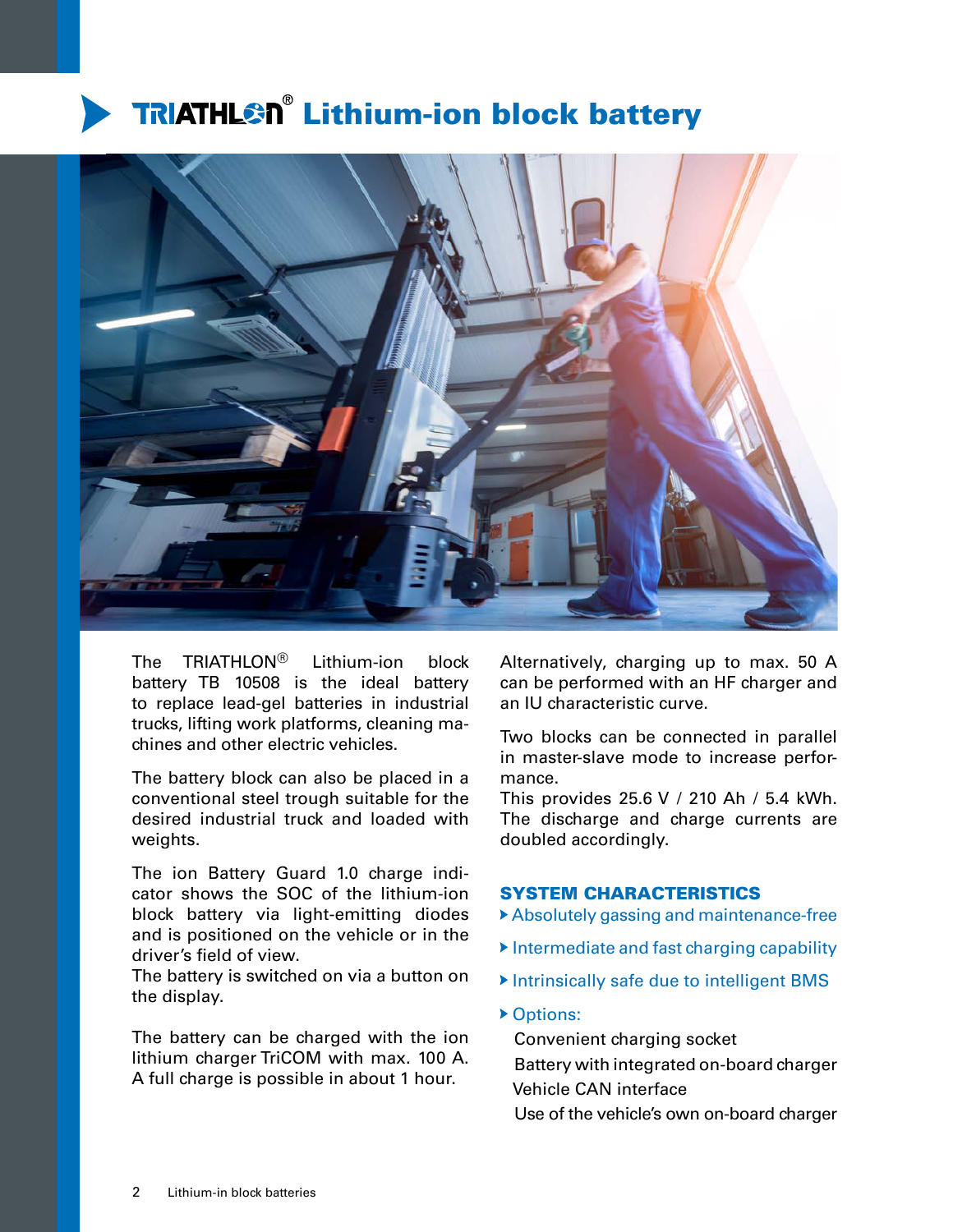|                                       | TB 10508-V1                                          | <b>TB 10508-V2</b> |
|---------------------------------------|------------------------------------------------------|--------------------|
| <b>Battery specification at 25 °C</b> |                                                      |                    |
| Technology:                           | Lithium ferric phosphate (LFP)                       |                    |
| Rated voltage:                        | 25.6V                                                |                    |
| Rated capacity:                       | 105 Ah                                               |                    |
| Rated Energy:                         | 2.7 kWh                                              |                    |
| Voltage range:                        | 24 to 28.4 V                                         |                    |
| Discharge current:                    | 60 A (duration)                                      |                    |
|                                       | 100 A (1800 s)                                       |                    |
|                                       | 215A(5s)                                             |                    |
| Charge current:                       | 100 A with CAN                                       |                    |
|                                       | 50 A with IUa characteristic curve                   |                    |
|                                       | CC 50 A to 28.0 V; CV 28.0 V to I < 5 A              |                    |
| Connection:                           | M <sub>10</sub> terminal                             |                    |
| Dimensions (L x W x H):               | 589 x 120 x 285 mm                                   | 351 x 174 x 281 mm |
| Weight:                               | approximately 25 kg                                  |                    |
| Colour:                               | grey                                                 |                    |
| <b>Temperature range</b>              |                                                      |                    |
| Discharging:                          | 0 to $+45$ °C                                        |                    |
| Charging:                             | 0 to $+45$ °C                                        |                    |
| Storage:                              | 0 to $+45$ °C                                        |                    |
| <b>Display / Communication</b>        |                                                      |                    |
| Status display:                       | Display on the block and external with 1500 mm cable |                    |
| Vehicle interface:                    | CAN for status and warning messages                  |                    |
| Memory:                               | Extensive logger data for evaluations / analyses     |                    |





 $\blacktriangleright$